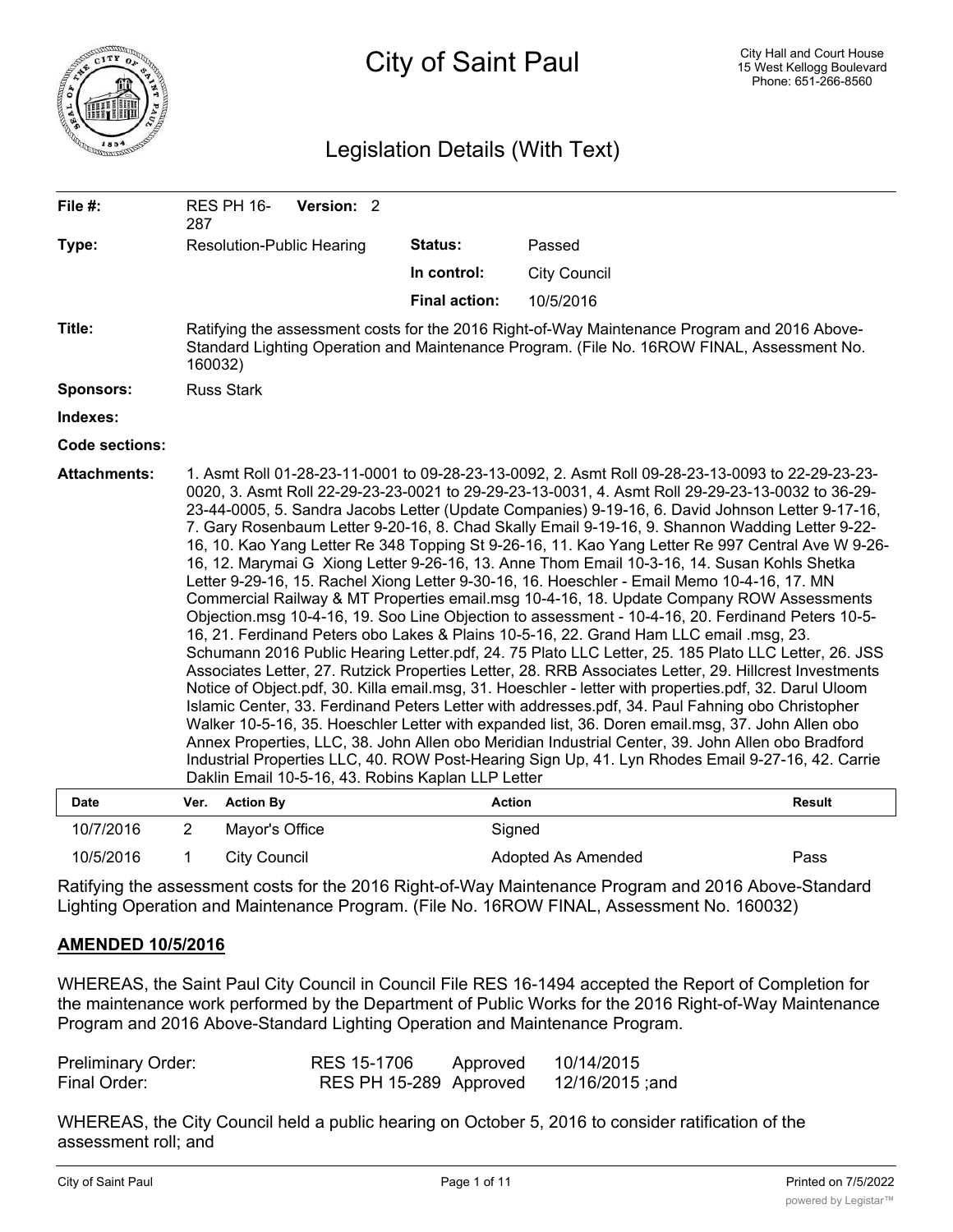WHEREAS, the City Council received all written objections from property owners either before the hearing or at the hearing and hereby directs the city clerk to make a record thereof; and

WHEREAS, the City Council considered and found satisfactory the assessment of benefits, costs and expenses for the maintenance work; now, therefore be it

RESOLVED, that the assessment roll, as it is currently on file with the city clerk, is hereby in all respects ratified; and that pursuant to Chapter 62 of the Administrative Code with the exception of the following amendments which will be considered separately on October 10, 12, 14, or 17 as shall be reflected in the minutes:

# **F=factual issue**

#### **C=constitutional issue**

| <b>Address</b>            | <b>PIN</b>       | <b>Name</b>                                       |
|---------------------------|------------------|---------------------------------------------------|
| <b>Type</b>               |                  |                                                   |
| 2334 University Avenue W. | 32-29-23-12-0038 | Sandra Jacobs, Property Manager, Update Companies |
|                           |                  |                                                   |
| 2348 University Avenue W. | 29-29-23-43-0081 | Sandra Jacobs, Property Manager, Update Companies |
| 2324 University Avenue W. | 32-29-23-12-0039 | Sandra Jacobs, Property Manager, Update Companies |
| 2310 Capp Road            | 29-29-23-13-0057 | Sandra Jacobs, Property Manager, Update Companies |
| 2300 Myrtle Avenue        | 32-29-23-12-0043 | Sandra Jacobs, Property Manager, Update Companies |
| 2292 University Avenue W. | 32-29-23-12-0009 | Sandra Jacobs, Property Manager, Update Companies |
| 2314 University Avenue W. | 32-29-23-12-0040 | Sandra Jacobs, Property Manager, Update Companies |
| 661 LaSalle Street        | 32-29-23-12-0022 | Sandra Jacobs, Property Manager, Update Companies |
| 700 Raymond Avenue        | 32-29-23-12-0045 | Sandra Jacobs, Property Manager, Update Companies |
| 946 Raymond Avenue        | 29-29-23-42-0103 | Sandra Jacobs, Property Manager, Update Companies |
| 950 Raymond Avenue        | 29-29-23-42-0003 | Sandra Jacobs, Property Manager, Update Companies |
| 970 Raymond Avenue        | 29-29-23-13-0060 | Sandra Jacobs, Property Manager, Update Companies |
| 2380 Wycliff Street       | 29-29-23-13-0059 | Sandra Jacobs, Property Manager, Update Companies |
| 548 Hall Avenue           | 07-28-22-14-0045 | David & Joan Johnson                              |
| 400 Bates Avenue          | 32-29-22-13-0138 | Gary Rosenbaum                                    |
| F                         |                  |                                                   |
| 622 Grand Avenue          | 02-28-23-41-0069 | Chad Skally, Apartment Manager                    |
| G                         |                  |                                                   |
| 241 Brimhall Street       | 10-28-23-22-0183 | Chad Skally, Apartment Manager                    |
| 2130 Como Avenue          | 20-29-23-44-0108 | Chad Skally, Apartment Manager                    |
| 194 Summit Avenue         | 01-28-23-11-0006 | Chad Skally, Apartment Manager                    |
| 846 Jessamine Avenue E.   | 28-29-22-22-0169 | Shannon Wadding                                   |
| G                         |                  |                                                   |
| 348 Topping Street        | 25-29-23-42-0210 | Kao Yang                                          |
| 997 Central Avenue W.     | 35-29-23-32-0113 | Kao Yang                                          |
| 1239 Rice Street          | 24-29-23-44-0110 | Mary Mai Xiong                                    |
| 1355 N. Victoria Street   | 23-29-23-42-0164 | Anne Thom                                         |
| 1285 Osceola Avenue       | 03-28-23-43-0108 | Susan Kohls Shetka                                |
| 756 Van Buren Avenue      | 35-29-23-12-0084 | Rachel Xiong                                      |
| 1728 Hague Avenue         | 04-28-23-12-0087 | <b>Ferdinand Peters</b>                           |
| C                         |                  |                                                   |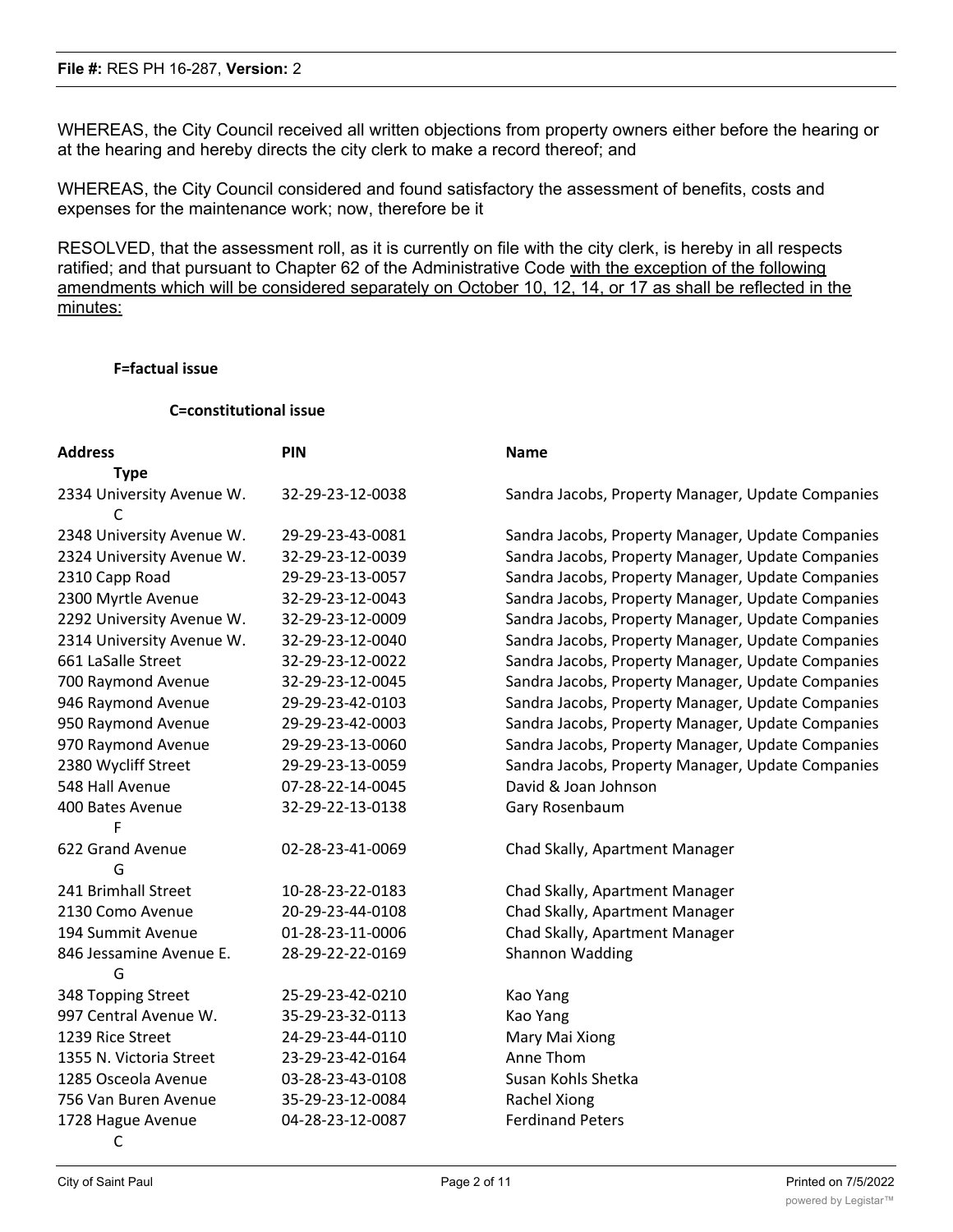| 1703 Laurel Avenue<br>1708 Portland Avenue | 04-28-23-12-0050<br>04-28-23-13-0053 | <b>Ferdinand Peters</b><br><b>Ferdinand Peters</b> |
|--------------------------------------------|--------------------------------------|----------------------------------------------------|
| 841 Bradford Street<br>C                   | 29-29-23-42-0047                     | Ferdinand Peters obo Lakes & Plains, LLC           |
| 2330 Long Avenue                           | 18-30-23-14-0006                     | Ferdinand Peters obo Lakes & Plains, LLC           |
| 0 Selby Avenue<br>Railway C                | 03-28-23-22-0162                     | Soo Line Railroad Company, d/b/a Canadian Pacific  |
| 0 Portland Avenue                          | 03-28-23-44-0121                     | Soo Line Railroad Company, d/b/a Canadian Pacific  |
| Railway                                    |                                      |                                                    |
| 0 Pigs Eye Lake Road<br>Railway            | 04-28-22-13-0004                     | Soo Line Railroad Company, d/b/a Canadian Pacific  |
| 0 Childs Road<br>Railway                   | 04-28-22-14-0004                     | Soo Line Railroad Company, d/b/a Canadian Pacific  |
| 0 Warner Road                              | 04-28-22-22-0066                     | Soo Line Railroad Company, d/b/a Canadian Pacific  |
| Railway                                    |                                      |                                                    |
| 0 Warner Road                              | 04-28-22-41-0004                     | Soo Line Railroad Company, d/b/a Canadian Pacific  |
| Railway<br>0 Warner Road                   | 05-28-22-11-0011                     | Soo Line Railroad Company, d/b/a Canadian Pacific  |
| Railway                                    |                                      |                                                    |
| 0 Warner Road                              | 05-28-22-22-0049                     | Soo Line Railroad Company, d/b/a Canadian Pacific  |
| Railway                                    |                                      |                                                    |
| 225 Jackson Street                         | 06-28-22-11-0036                     | Soo Line Railroad Company, d/b/a Canadian Pacific  |
| Railway<br>0 Eagle Street                  | 06-28-22-24-0048                     | Soo Line Railroad Company, d/b/a Canadian Pacific  |
| Railway                                    |                                      |                                                    |
| 0 Shepard Road W.                          | 06-28-22-24-0048                     | Soo Line Railroad Company, d/b/a Canadian Pacific  |
| Railway                                    |                                      |                                                    |
| 0 Eagle Parkway<br>Railway                 | 06-28-22-31-0002                     | Soo Line Railroad Company, d/b/a Canadian Pacific  |
| 0 Eagle Parkway                            | 06-28-22-31-0010                     | Soo Line Railroad Company, d/b/a Canadian Pacific  |
| Railway                                    |                                      |                                                    |
| 0 Shepard Road W.                          | 06-28-22-31-0015                     | Soo Line Railroad Company, d/b/a Canadian Pacific  |
| Railway                                    |                                      |                                                    |
| 0 Shepard Road W.                          | 06-28-22-32-0089                     | Soo Line Railroad Company, d/b/a Canadian Pacific  |
| Railway<br>1555 Cushing Circle             | 10-28-23-11-0324                     | Soo Line Railroad Company, d/b/a Canadian Pacific  |
| Railway                                    |                                      |                                                    |
| 0 Victoria Street N.                       | 11-28-23-11-0112                     | Soo Line Railroad Company, d/b/a Canadian Pacific  |
| Railway                                    |                                      |                                                    |
| 0 Benhill Road<br>Railway                  | 11-28-23-21-0003                     | Soo Line Railroad Company, d/b/a Canadian Pacific  |
| 0 Benhill Road                             | 11-28-23-21-0004                     | Soo Line Railroad Company, d/b/a Canadian Pacific  |
| Railway                                    |                                      |                                                    |
| 0 Benhill Road                             | 11-28-23-21-0005                     | Soo Line Railroad Company, d/b/a Canadian Pacific  |
| Railway                                    |                                      |                                                    |
| 0 Lexington Parkway S.                     | 11-28-23-22-0083                     | Soo Line Railroad Company, d/b/a Canadian Pacific  |
| Railway<br>0 Juno Avenue                   | 11-28-23-41-0004                     | Soo Line Railroad Company, d/b/a Canadian Pacific  |
| Railway                                    |                                      |                                                    |
| 0 Osceola Avenue S.                        | 11-28-23-41-0180                     | Soo Line Railroad Company, d/b/a Canadian Pacific  |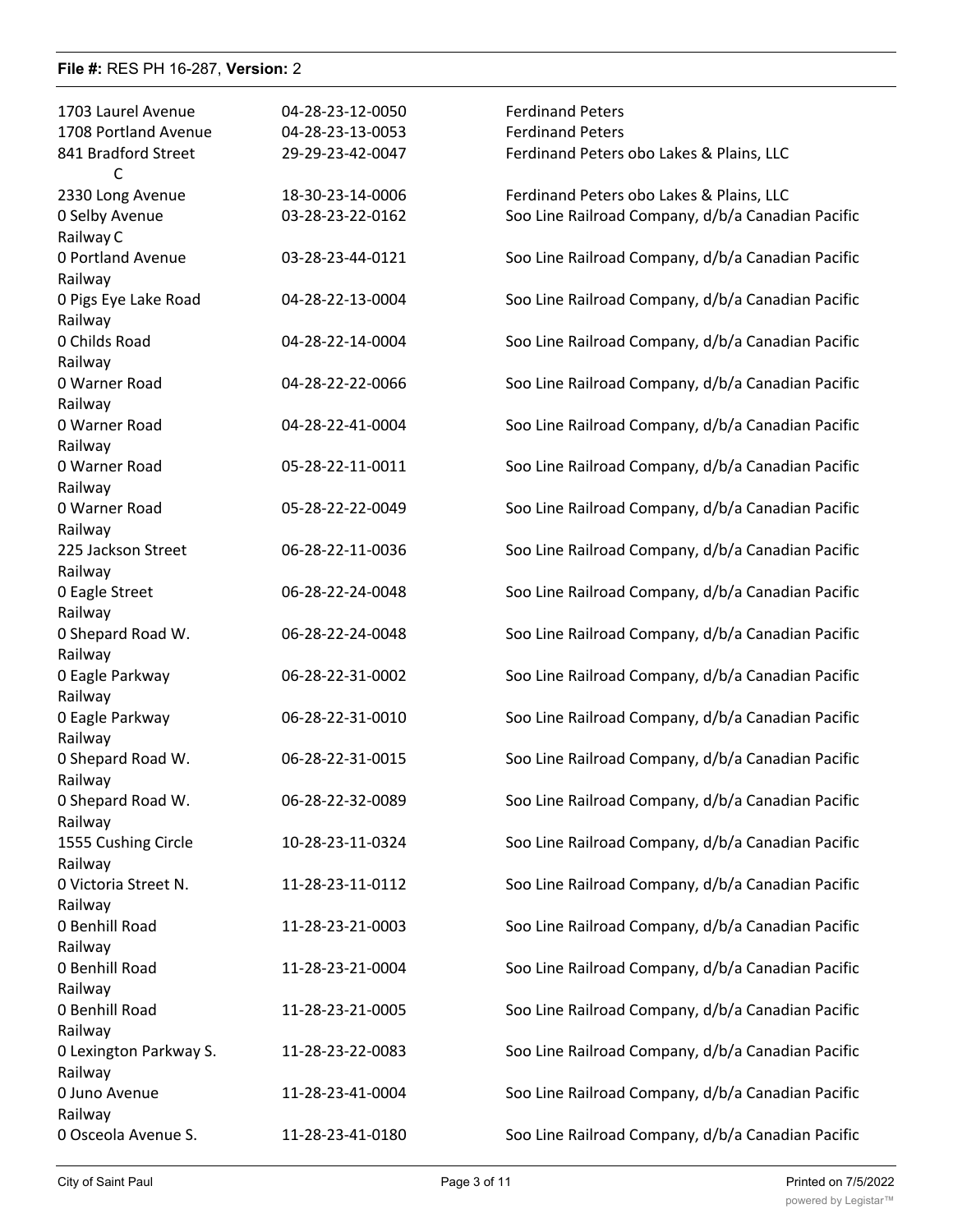| Railway                       |                  |                                                           |
|-------------------------------|------------------|-----------------------------------------------------------|
| 663 Juno Avenue               | 11-28-23-41-0181 | Soo Line Railroad Company, d/b/a Canadian Pacific         |
| Railway                       |                  |                                                           |
| 0 Tuscarora Avenue            | 11-28-23-41-0187 | Soo Line Railroad Company, d/b/a Canadian Pacific         |
| Railway                       |                  |                                                           |
| 0 Drake Street                | 11-28-23-41-0188 | Soo Line Railroad Company, d/b/a Canadian Pacific         |
| Railway                       |                  |                                                           |
| 644 Randolph Avenue           | 11-28-23-41-0189 | Soo Line Railroad Company, d/b/a Canadian Pacific         |
| Railway                       |                  |                                                           |
| 0 Juno Avenue                 | 11-28-23-41-0193 | Soo Line Railroad Company, d/b/a Canadian Pacific         |
| Railway                       |                  |                                                           |
| 0 Osceola Avenue              | 11-28-23-41-0194 | Soo Line Railroad Company, d/b/a Canadian Pacific         |
| Railway                       |                  |                                                           |
| 0 Watson Avenue               | 11-28-23-41-0196 | Soo Line Railroad Company, d/b/a Canadian Pacific         |
| Railway                       |                  |                                                           |
| 699 Stewart Avenue            | 11-28-23-43-0186 | Soo Line Railroad Company, d/b/a Canadian Pacific         |
| Railway                       |                  |                                                           |
| 753 Stewart Avenue            | 11-28-23-43-0195 | Soo Line Railroad Company, d/b/a Canadian Pacific         |
| Railway                       |                  |                                                           |
| 702 Orrin Street              | 11-28-23-43-0210 | Soo Line Railroad Company, d/b/a Canadian Pacific         |
| Railway                       |                  |                                                           |
| 634 Bay Street                | 11-28-23-44-0084 | Soo Line Railroad Company, d/b/a Canadian Pacific         |
| Railway                       |                  |                                                           |
| 0 Tuscarora Avenue            | 11-28-23-44-0084 | Soo Line Railroad Company, d/b/a Canadian Pacific         |
| Railway                       |                  |                                                           |
| 757 Stewart Avenue            | 11-28-23-44-0086 | Soo Line Railroad Company, d/b/a Canadian Pacific         |
| Railway                       |                  |                                                           |
| 750 7 <sup>th</sup> Street W. | 12-28-23-21-0052 | Soo Line Railroad Company, d/b/a Canadian Pacific         |
| Railway                       |                  |                                                           |
| 0 Grace Street                | 12-28-23-21-0070 | Soo Line Railroad Company, d/b/a Canadian Pacific         |
| Railway                       |                  |                                                           |
| 400 Grace Street              | 12-28-23-21-0100 | Soo Line Railroad Company, d/b/a Canadian Pacific         |
| Railway                       |                  |                                                           |
| 0 Grace Street                | 12-28-23-22-0045 | Soo Line Railroad Company, d/b/a Canadian Pacific         |
| Railway                       |                  |                                                           |
| 0 Grace Street                | 12-28-23-22-0120 | Soo Line Railroad Company, d/b/a Canadian Pacific         |
| Railway                       |                  |                                                           |
| 468 Toronto Street            | 12-28-23-23-0070 | Soo Line Railroad Company, d/b/a Canadian Pacific         |
| Railway                       |                  |                                                           |
| 0 James Avenue                | 12-28-23-23-0094 | Soo Line Railroad Company, d/b/a Canadian Pacific Railway |
| 0 James Avenue                | 12-28-23-23-0099 | Soo Line Railroad Company, d/b/a Canadian Pacific Railway |
| 0 Webster Street              | 12-28-23-23-0106 | Soo Line Railroad Company, d/b/a Canadian Pacific         |
| Railway                       |                  |                                                           |
| 470 Webster Street            | 12-28-23-23-0107 | Soo Line Railroad Company, d/b/a Canadian Pacific         |
| Railway                       |                  |                                                           |
|                               |                  |                                                           |
| 0 Webster Street              | 12-28-23-23-0142 | Soo Line Railroad Company, d/b/a Canadian Pacific         |
| Railway                       |                  |                                                           |
| 0 Shepard Road W.             | 12-28-23-24-0003 | Soo Line Railroad Company, d/b/a Canadian Pacific         |
| Railway                       |                  |                                                           |
| 0 Shepard Road W.             | 12-28-23-24-0041 | Soo Line Railroad Company, d/b/a Canadian Pacific         |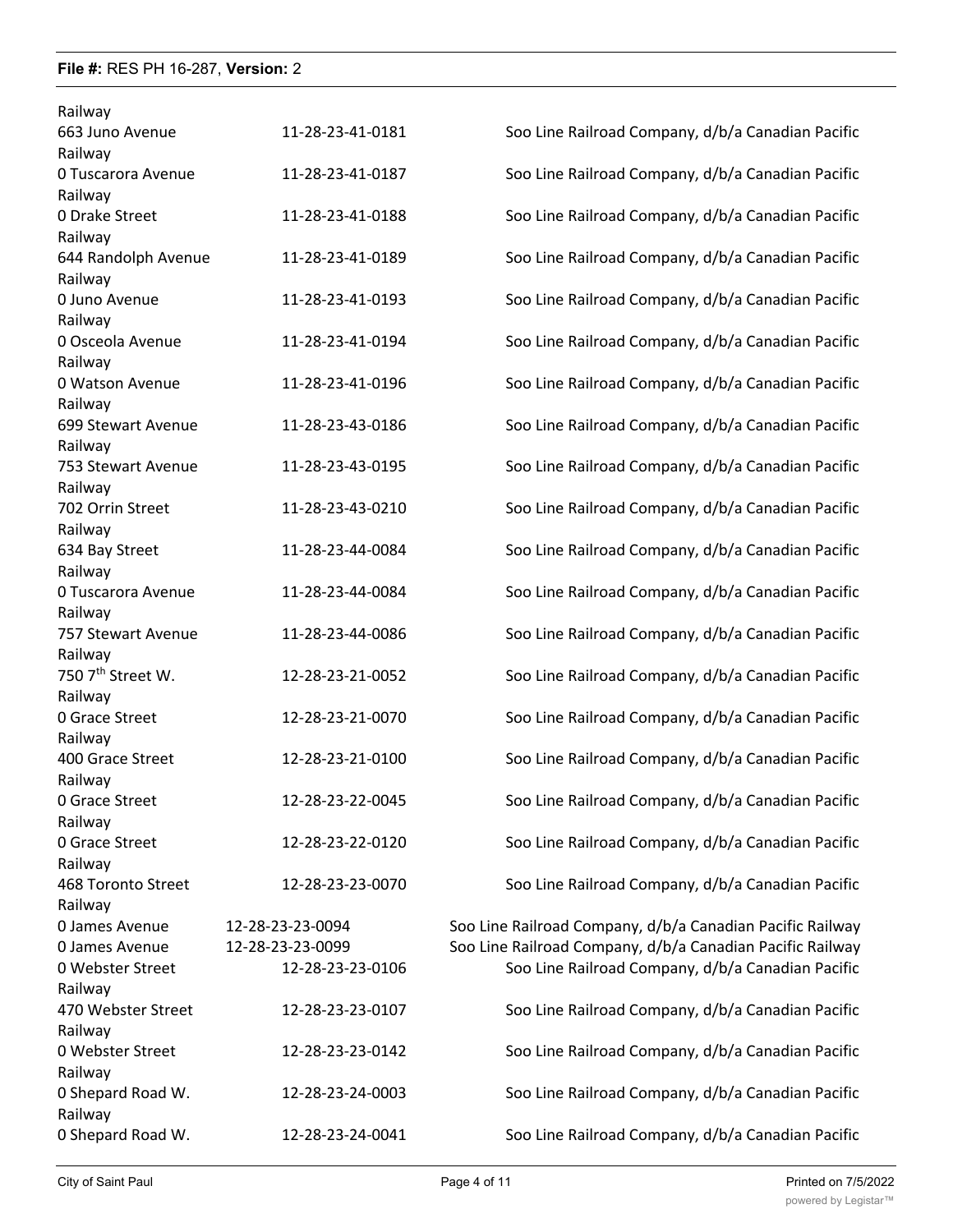| Railway                               |                  |                                                           |
|---------------------------------------|------------------|-----------------------------------------------------------|
| 0 Palace Avenue                       | 12-28-23-24-0044 | Soo Line Railroad Company, d/b/a Canadian Pacific         |
| Railway                               |                  |                                                           |
| 0 Palace Avenue                       | 12-28-23-24-0067 | Soo Line Railroad Company, d/b/a Canadian Pacific         |
| Railway                               |                  |                                                           |
| 0 Duke Street                         | 12-28-23-24-0072 | Soo Line Railroad Company, d/b/a Canadian Pacific         |
| Railway                               |                  |                                                           |
| 485 Water Street W.                   | 12-28-23-34-0002 | Soo Line Railroad Company, d/b/a Canadian Pacific         |
| Railway                               |                  |                                                           |
| 0 Otto Avenue                         | 12-28-23-12-0042 | Soo Line Railroad Company, d/b/a Canadian Pacific         |
| Railway                               |                  |                                                           |
| 0 Montreal Avenue                     | 14-28-23-21-0062 | Soo Line Railroad Company, d/b/a Canadian Pacific         |
| Railway                               |                  |                                                           |
| 0 Ivan Way                            | 15-28-23-41-0060 | Soo Line Railroad Company, d/b/a Canadian Pacific         |
| Railway                               |                  |                                                           |
| 0 Glen Terrace                        | 15-28-23-41-0180 | Soo Line Railroad Company, d/b/a Canadian Pacific         |
| Railway                               |                  |                                                           |
| 1158 Steward Avenue                   | 15-28-23-43-0021 | Soo Line Railroad Company, d/b/a Canadian Pacific         |
| Railway                               |                  |                                                           |
| 1147 Homer Street                     | 15-28-23-43-0026 | Soo Line Railroad Company, d/b/a Canadian Pacific         |
| Railway                               |                  |                                                           |
| 1172 Stewart Avenue                   | 15-28-23-43-0040 | Soo Line Railroad Company, d/b/a Canadian Pacific         |
| Railway                               |                  |                                                           |
| 0 Clevand Avenue                      | 16-28-23-33-0068 | Soo Line Railroad Company, d/b/a Canadian Pacific         |
| Railway                               |                  |                                                           |
| 0 Clevand Avenue                      | 17-28-23-41-0001 | Soo Line Railroad Company, d/b/a Canadian Pacific         |
| Railway                               |                  |                                                           |
| 27 Inner Drive 19                     | 17-28-23-41-0002 | Soo Line Railroad Company, d/b/a Canadian Pacific         |
| Railway                               |                  |                                                           |
| 0 Wheelock Parkway W.19-29-22-24-0036 |                  | Soo Line Railroad Company, d/b/a Canadian Pacific Railway |
| 0 Arlington Avenue W.                 | 19-29-22-31-0001 | Soo Line Railroad Company, d/b/a Canadian Pacific         |
| Railway                               |                  |                                                           |
| 1241 Jackson Street                   | 19-29-22-34-0006 | Soo Line Railroad Company, d/b/a Canadian Pacific         |
| Railway                               |                  |                                                           |
| 0 7 <sup>th</sup> Street W.           | 21-28-23-11-0013 | Soo Line Railroad Company, d/b/a Canadian Pacific         |
| Railway                               |                  |                                                           |
| $0.7th$ Street W.                     | 21-28-23-11-0014 | Soo Line Railroad Company, d/b/a Canadian Pacific         |
| Railway                               |                  |                                                           |
| 0 Davern Street                       | 21-28-23-12-0113 | Soo Line Railroad Company, d/b/a Canadian Pacific         |
| Railway                               |                  |                                                           |
| 0 Edgecumbe Road                      | 21-28-23-12-0114 | Soo Line Railroad Company, d/b/a Canadian Pacific         |
| Railway                               |                  |                                                           |
| 0 Edgecumbe Road                      | 21-28-23-21-0019 | Soo Line Railroad Company, d/b/a Canadian Pacific         |
| Railway                               |                  |                                                           |
| 0 Return Court                        | 21-28-23-22-0021 | Soo Line Railroad Company, d/b/a Canadian Pacific         |
| Railway                               |                  |                                                           |
|                                       |                  |                                                           |
|                                       |                  |                                                           |
| 0 Return Court                        | 21-28-23-22-0157 | Soo Line Railroad Company, d/b/a Canadian Pacific         |
| Railway<br>0 Madison Street           | 22-28-23-21-0062 | Soo Line Railroad Company, d/b/a Canadian Pacific         |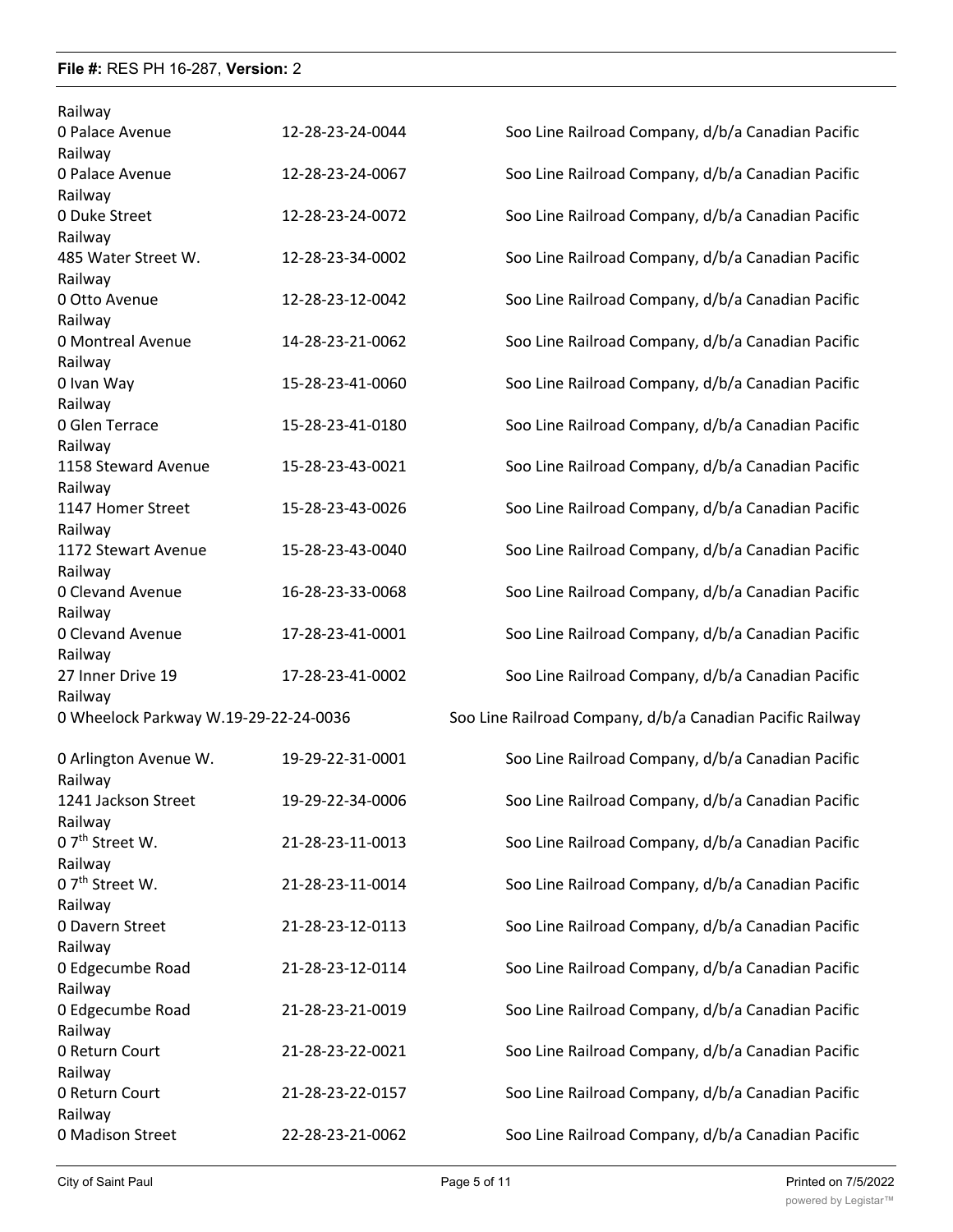| Railway                        |                  |                                                         |
|--------------------------------|------------------|---------------------------------------------------------|
| 1176 Rankin Street             | 22-28-23-21-0079 | Soo Line Railroad Company, d/b/a Canadian Pacific       |
| Railway                        |                  |                                                         |
| 0 Alton Street                 | 22-28-23-22-0034 | Soo Line Railroad Company, d/b/a Canadian Pacific       |
| Railway                        |                  |                                                         |
| 2390 7 <sup>th</sup> Street W. | 22-28-23-22-0038 | Soo Line Railroad Company, d/b/a Canadian Pacific       |
| Railway                        |                  |                                                         |
| 0 Warner Road                  | 32-29-22-43-0009 | Soo Line Railroad Company, d/b/a Canadian Pacific       |
| Railway                        |                  |                                                         |
| 0 Prior Avenue N.              | 33-29-23-32-0001 | Soo Line Railroad Company, d/b/a Canadian Pacific       |
| Railway                        |                  |                                                         |
| 0 St. Anthony Avenue           | 33-29-23-33-0136 | Soo Line Railroad Company, d/b/a Canadian Pacific       |
| Railway                        |                  |                                                         |
| 0 Marshall Avenue              | 34-29-23-33-0136 | Soo Line Railroad Company, d/b/a Canadian Pacific       |
| Railway                        |                  |                                                         |
| All properties                 |                  | 75 Plato, LLC                                           |
| C                              |                  |                                                         |
| All properties                 |                  | Minnesota Commercial railway and MT Properties          |
|                                |                  |                                                         |
| All properties                 |                  | 185 Plato, LLC                                          |
| C                              |                  |                                                         |
| All properties                 |                  | JSS Associates, LLP                                     |
| C                              |                  |                                                         |
| All properties                 |                  | Grand Ham, LLC                                          |
| C                              |                  |                                                         |
| 2200 Larpenteur Avenue E.      | 23-29-22-14-0002 | Hillcrest Investments, LLC d/b/a Hillcrest Country Club |
|                                |                  |                                                         |
| 2200 Larpenteur Avenue E.      | 23-29-22-41-0001 | Hillcrest Investments, LLC d/b/a Hillcrest Country Club |
| C                              |                  |                                                         |
| 2200 Larpenteur Avenue E.      | 23-29-22-41-0002 | Hillcrest Investments, LLC d/b/a Hillcrest Country Club |
| C                              |                  |                                                         |
| 2200 Larpenteur Avenue E.      | 23-29-22-12-0003 | Hillcrest Investments, LLC d/b/a Hillcrest Country Club |
| C                              |                  |                                                         |
| 1400 Concordia                 | 34-29-23-34-0004 | Hoeschler obo Krinkie Company                           |
| C                              |                  |                                                         |
| 626 Armstrong                  | 11-28-23-41-0135 | Hoeschler obo J. James Walsh                            |
| C                              |                  |                                                         |
| 646 Armstrong                  | 11-28-23-41-0122 | Hoeschler obo J. James Walsh                            |
| C                              |                  |                                                         |
| 560 Randolph                   | 12-28-23-32-0007 | Hoeschler obo J. James Walsh                            |
| C                              |                  |                                                         |
| 565 Randolph                   | 12-28-23-23-0116 | Hoeschler obo J. James Walsh                            |
| С                              |                  |                                                         |
| 475 Cleveland Avenue N.        | 32-29-23-41-0125 | Hoeschler obo 475 Cleveland Assoc., LLC                 |
| C                              |                  |                                                         |
| 540 Cleveland Avenue N.        | 33-29-23-23-0008 | Hoeschler obo Dart Transit                              |
| C                              |                  |                                                         |
| 770 Prior N.                   |                  | Hoeschler obo Dart Transit                              |
|                                | 28-29-23-34-0126 |                                                         |
|                                |                  |                                                         |
| 543 Cleveland Avenue N.        | 32-29-23-14-0015 | Hoeschler obo Midway Fuel                               |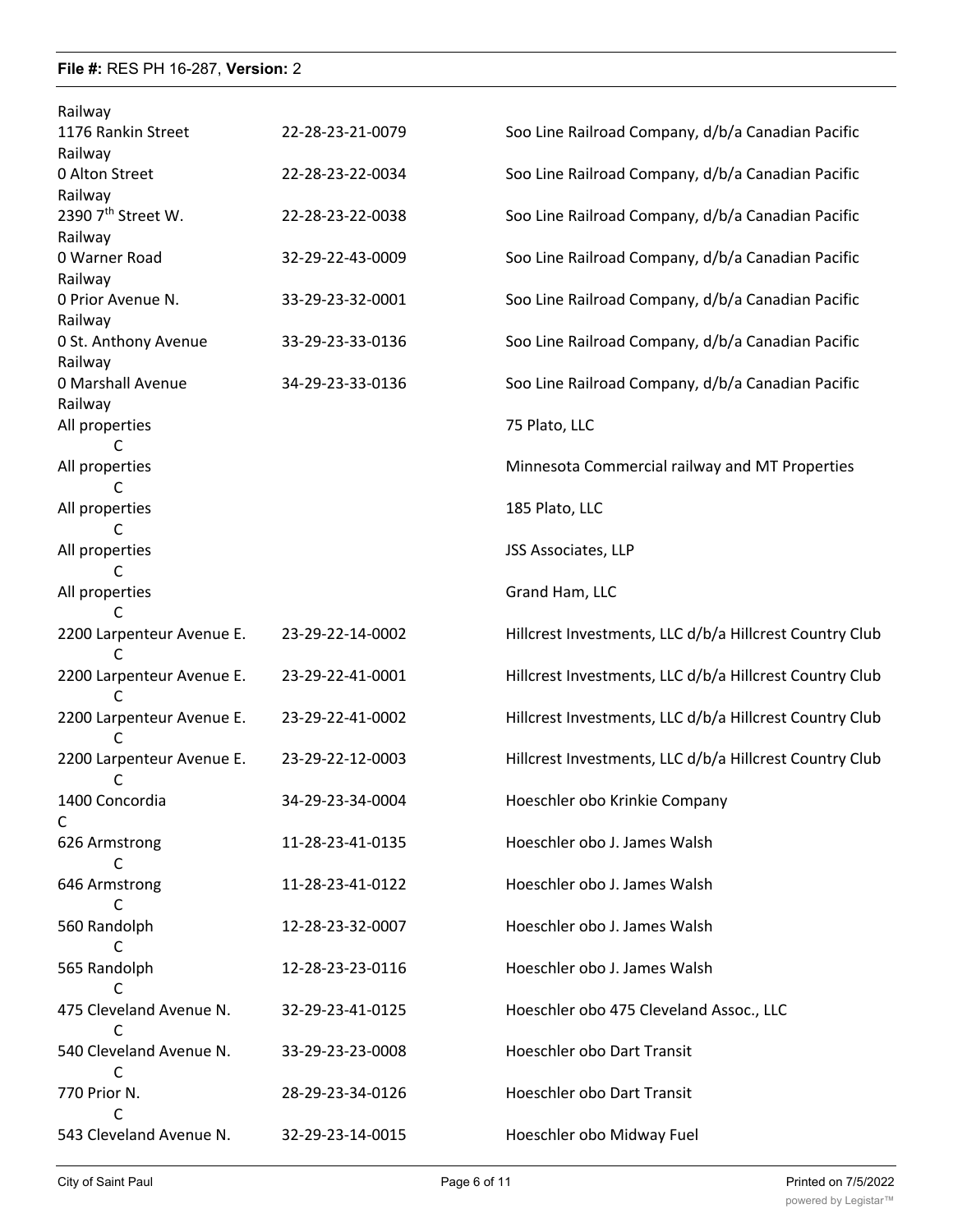| C                                           |                  |                                                  |
|---------------------------------------------|------------------|--------------------------------------------------|
| 260 Eaton Street                            | 08-28-22-12-0104 | Hoeschler obo Eaton Street LLC                   |
| 0 Chester Street<br>C                       | 05-28-22-43-0004 | Hoeschler obo Eaton Street LLC                   |
| 0 Lafayette Road                            | 08-08-22-12-0113 | Hoeschler obo Eaton Street LLC                   |
| 2185 Capp Road<br>C                         | 29-29-23-41-0001 | Hoeschler obo 2085 Capp Road, LLC                |
| 2185 Capp Road                              | 29-29-23-14-0015 | Hoeschler obo 2085 Capp Road, LLC                |
| 1043 Raymond                                | 29-29-23-12-0055 | Hoeschler obo 1047 Raymond, LLC                  |
| 802 Prior Avenue N.<br>C                    | 28-29-23-34-0084 | Hoeschler obo 802 Prior, LLC                     |
| 1757 Conway Street<br>C                     | 34-29-22-14-0046 | Hoeschler obo Church of St. Pascal Baylon        |
| 510 White Bear Avenue 35-29-22-23-0088<br>C |                  | Hoeschler obo Church of St. Pascal Baylon        |
| 0 White Bear Avenue<br>C                    | 35-29-22-32-0072 | Hoeschler obo Church of St. Pascal Baylon        |
| 0 Eustis Avenue                             | 29-29-23-22-0008 | Hoeschler obo Bolander Real Estate, LLC<br>C     |
| 0 unassigned<br>C                           | 29-29-23-22-0014 | Hoeschler obo Bolander Real Estate, LLC          |
| 251 Starkey Street<br>$\mathsf C$           | 05-28-22-33-0046 | Hoeschler obo Bolander Real Estate, LLC          |
| 226 Starkey Street<br>C                     | 05-28-22-33-0062 | Hoeschler obo Bolander Real Estate, LLC          |
| 1601 White Bear Avenue<br>C                 | 22-29-22-11-0155 | Hoeschler obo Thaemert (White Castle)            |
| 1567 White Bear Avenue                      | 22-29-22-11-0156 | Hoeschler obo Craig Thaemert                     |
| 1537 White Bear Avenue<br>C                 | 22-29-22-14-0020 | Hoeschler obo Thaemert (Dairy Queen)             |
| 1529 White Bear Avenue<br>C                 | 22-29-22-14-0021 | Hoeschler obo Alice Thaemert Trustee             |
| 0 Montana E.<br>C                           | 22-29-22-14-0022 | Hoeschler obo Alice Thaemert Trustee             |
| 468 University Avenue W.                    | 36-29-23-31-0033 | Hoeschler obo Le Auto                            |
| 525 Snelling N.<br>C                        | 33-29-23-14-0052 | Hoeschler obo Dey Properties                     |
| 170 7 <sup>th</sup> Street E.<br>C          | 33-29-22-44-0059 | Hoeschler obo Lethert, Skwira, Schultz & Co      |
| 570 Hatch<br>C                              | 25-29-23-23-0075 | Hoeschler obo Kirtland Properties, LLC           |
| 582 Hatch<br>C                              | 25-29-23-23-0076 | Hoeschler obo Kirtland Properties, LLC           |
| 2274 University Avenue W.<br>taxpayer)<br>C | 32-29-23-12-0030 | Hoeschler obo Sewell Prop., LLC (owner) (Ericson |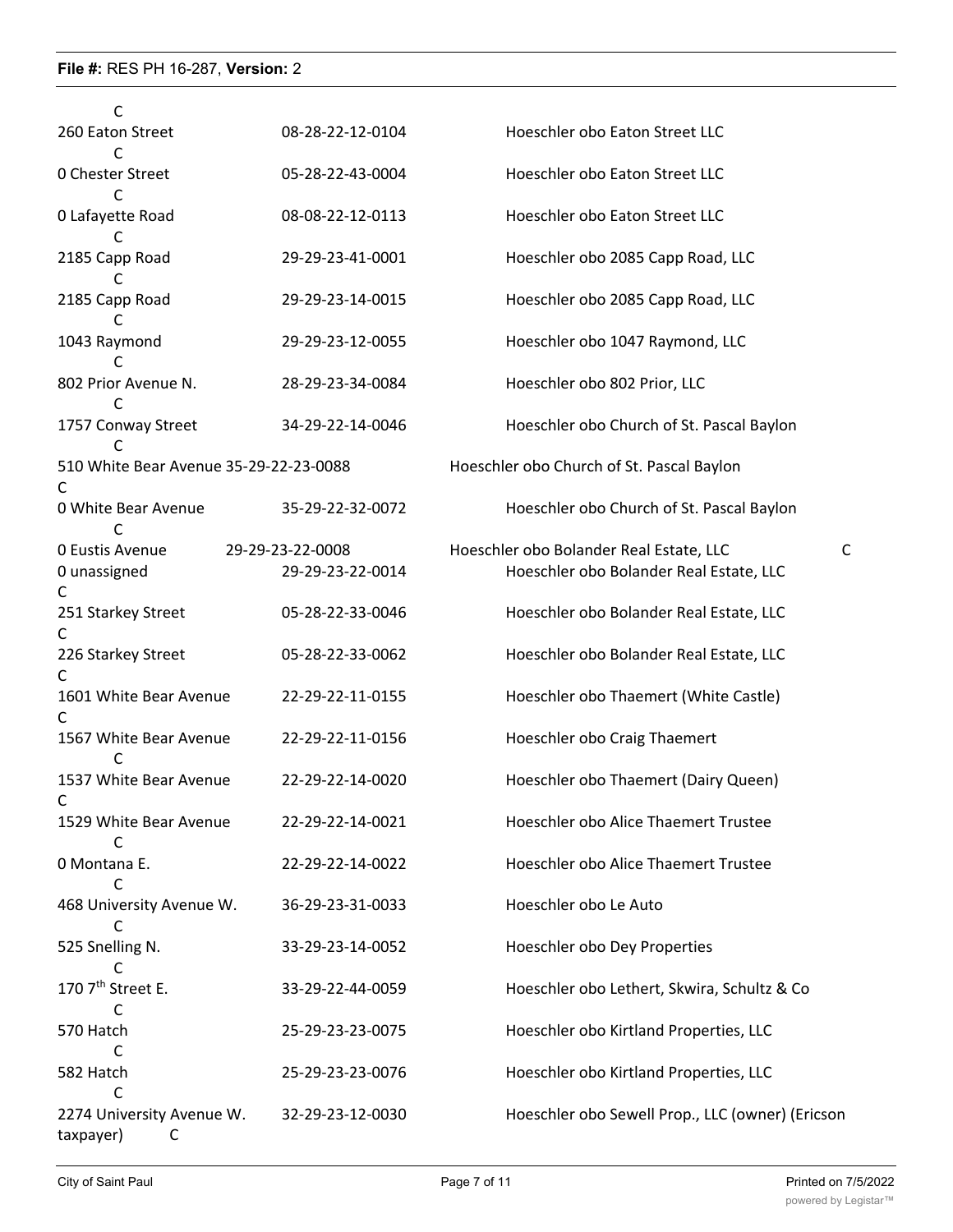| 2288 University Avenue W.<br>taxpayer)<br>C | 32-29-23-12-0035 | Hoeschler obo Sewell Prop., LLC (owner) (Ericson |
|---------------------------------------------|------------------|--------------------------------------------------|
| 2288 Myrtle Avenue<br>taxpayer)<br>C        | 32-29-23-12-0036 | Hoeschler obo Sewell Prop., LLC (owner) (Ericson |
| 0 Myrtle Avenue<br>taxpayer)<br>C           | 32-29-23-12-0041 | Hoeschler obo Sewell Prop., LLC (owner) (Ericson |
| 480 Cedar Street                            | 31-29-22-43-1506 | Hoeschler obo Minnesota Public Radio             |
| 0 7 <sup>th</sup> Street E.<br>C            | 31-29-22-43-1548 | Hoeschler obo Minnesota Public Radio             |
| <b>0 Frontenac Place</b><br>C               | 32-29-23-23-0030 | Hoeschler obo Minnesota Public Radio             |
| <b>0 Frontenac Place</b><br>C               | 32-29-23-23-0031 | Hoeschler obo Minnesota Public Radio             |
| 0 Frontenac Place                           | 32-29-23-23-0032 | Hoeschler obo Minnesota Public Radio             |
| 0 Frontenac Place<br>C                      | 32-29-23-23-0033 | Hoeschler obo Minnesota Public Radio             |
| <b>0 Frontenac Place</b>                    | 32-29-23-23-0034 | Hoeschler obo Minnesota Public Radio             |
| <b>0 Frontenac Place</b><br>C               | 32-29-23-23-0035 | Hoeschler obo Minnesota Public Radio             |
| <b>0 Frontenac Place</b>                    | 32-29-23-23-0036 | Hoeschler obo Minnesota Public Radio             |
| 0 Frontenac Place<br>C                      | 32-29-23-23-0045 | Hoeschler obo Minnesota Public Radio             |
| 10 Exchange Street                          | 31-29-22-34-0264 | Hoeschler obo Minnesota Public Radio             |
| 0 7 <sup>th</sup> Street E.<br>C            | 06-28-22-21-0073 | Hoeschler obo Minnesota Public Radio             |
| 488 Wabasha                                 | 31-29-22-34-0281 | Hoeschler obo Minnesota Public Radio             |
| 488 Wabasha<br>C                            | 31-29-22-34-0282 | Hoeschler obo Minnesota Public Radio             |
| 488 Wabasha<br>C                            | 31-29-22-34-0283 | Hoeschler obo Minnesota Public Radio             |
| 488 Wabasha<br>C                            | 31-29-22-34-0284 | Hoeschler obo Minnesota Public Radio             |
| 488 Wabasha<br>С                            | 31-29-22-34-0285 | Hoeschler obo Minnesota Public Radio             |
| 488 Wabasha<br>C                            | 31-29-22-34-0286 | Hoeschler obo Minnesota Public Radio             |
| 488 Wabasha<br>C                            | 31-29-22-34-0287 | Hoeschler obo Minnesota Public Radio             |
| 488 Wabasha<br>C                            | 31-29-22-34-0288 | Hoeschler obo Minnesota Public Radio             |
| 488 Wabasha<br>C                            | 31-29-22-34-0289 | Hoeschler obo Minnesota Public Radio             |
| 488 Wabasha<br>C                            | 31-29-22-34-0290 | Hoeschler obo Minnesota Public Radio             |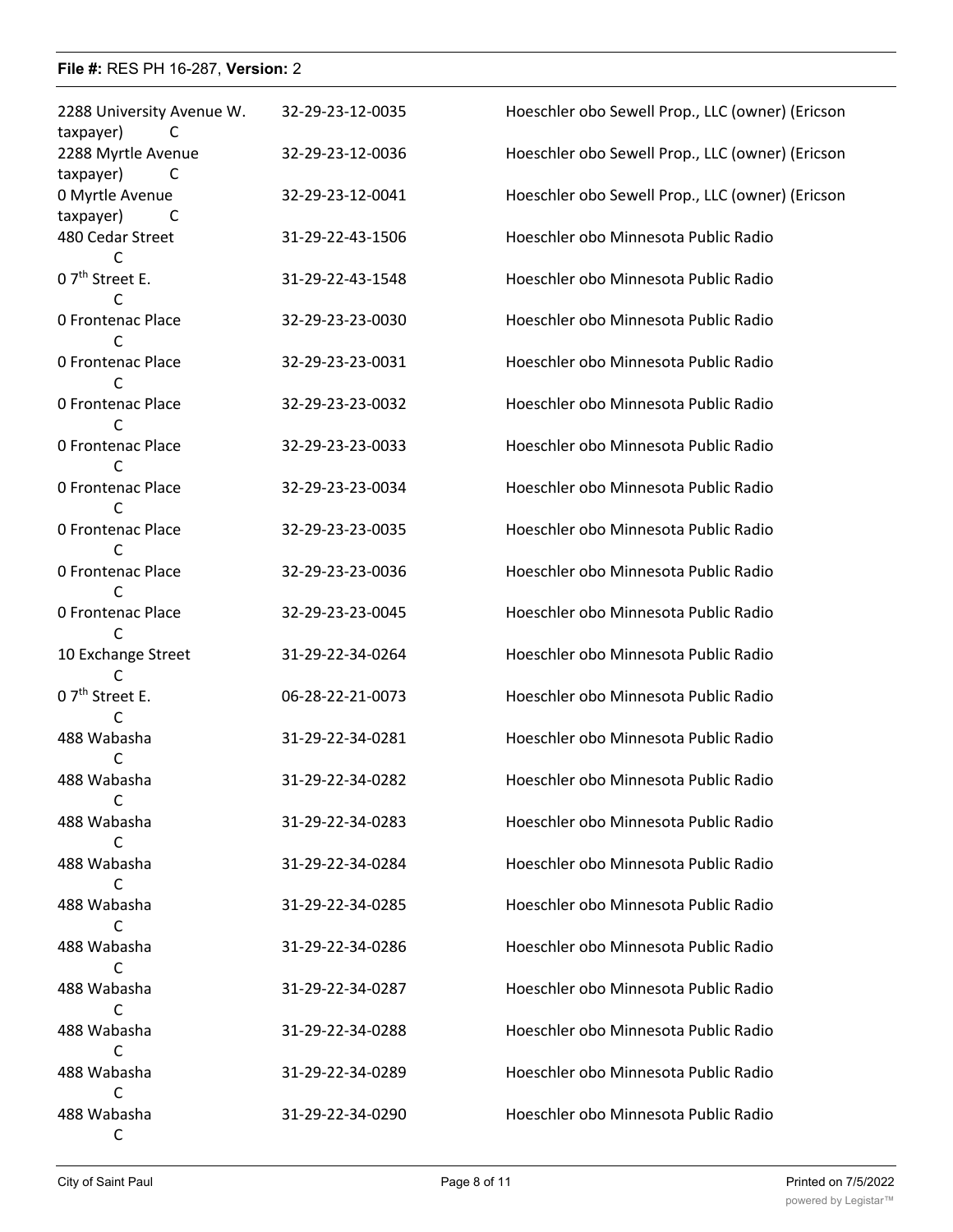| 488 Wabasha                           | 31-29-22-34-0291 | Hoeschler obo Minnesota Public Radio           |
|---------------------------------------|------------------|------------------------------------------------|
| 488 Wabasha<br>C                      | 31-29-22-34-0292 | Hoeschler obo Minnesota Public Radio           |
| 488 Wabasha                           | 31-29-22-34-0293 | Hoeschler obo Minnesota Public Radio           |
| 488 Wabasha<br>C                      | 31-29-22-34-0294 | Hoeschler obo Minnesota Public Radio           |
| 488 Wabasha                           | 31-29-22-34-0295 | Hoeschler obo Minnesota Public Radio           |
| 480 Cedar Street                      | 31-29-22-43-0505 | Hoeschler obo Minnesota Public Radio           |
| C<br>480 Cedar Street                 | 31-29-22-43-0557 | Hoeschler obo Minnesota Public Radio           |
| 261 8 <sup>th</sup> Street E.<br>C    | 31-29-22-41-0216 | Hoeschler obo Church of St. Mary               |
| 466 Wacouta Street<br>C               | 31-29-22-44-0003 | Hoeschler obo Church of St. Mary               |
| 499 Wacouta Street<br>C               | 31-29-22-41-0024 | Hoeschler obo First Baptist Church             |
| 499 Wacouta Street                    | 31-29-22-41-0182 | Hoeschler obo First Baptist Church             |
| 499 Wacouta Street<br>C               | 31-29-22-41-0179 | Hoeschler obo First Baptist Church             |
| 278 E. 7 <sup>th</sup> Street<br>C    | 31-29-22-44-0038 | Hoeschler obo Short and Miller St Paul, LLC    |
| 390 Lexington<br>C                    | 35-29-23-32-0149 | Hoeschler obo Lexington Convenience Properties |
| Lexington Pkwy N.                     | 35-29-23-32-0150 | Hoeschler obo Lexington Convenience Properties |
| 374 Lexington                         | 35-29-23-32-0151 | Hoeschler obo Lexington Convenience Properties |
| No address given<br>С                 |                  | Michael & Marie Killa                          |
| 967 5 <sup>th</sup> Street E.<br>F, G | 33-29-22-21-0208 | Osman Egal, Darul Uloom Islamis Center         |
| 977 Front Avenue<br>G, C              | 26-29-23-24-0180 | Paul Fahning obo Christopher P. Walker         |
| All parcels<br>C                      |                  | RRB Associates, LLP                            |
| All parcels<br>C                      |                  | Rutzick Properties, LLP                        |
| 1037 Grand Avenue<br>G, C             | 02-28-23-32-0006 | Michael Schumann                               |
| 541 Dayton Avenue<br>G, C             | 01-28-2322-0013  | Michael Schumann                               |
| 1510 East Shore Drive<br>C            | 21-29-22-14-0075 | Robert Humphrey                                |

All properties on attachment A of resolution, and othersK. Craig Wildfang, Robins Kaplan obo property owners  $\mathsf C$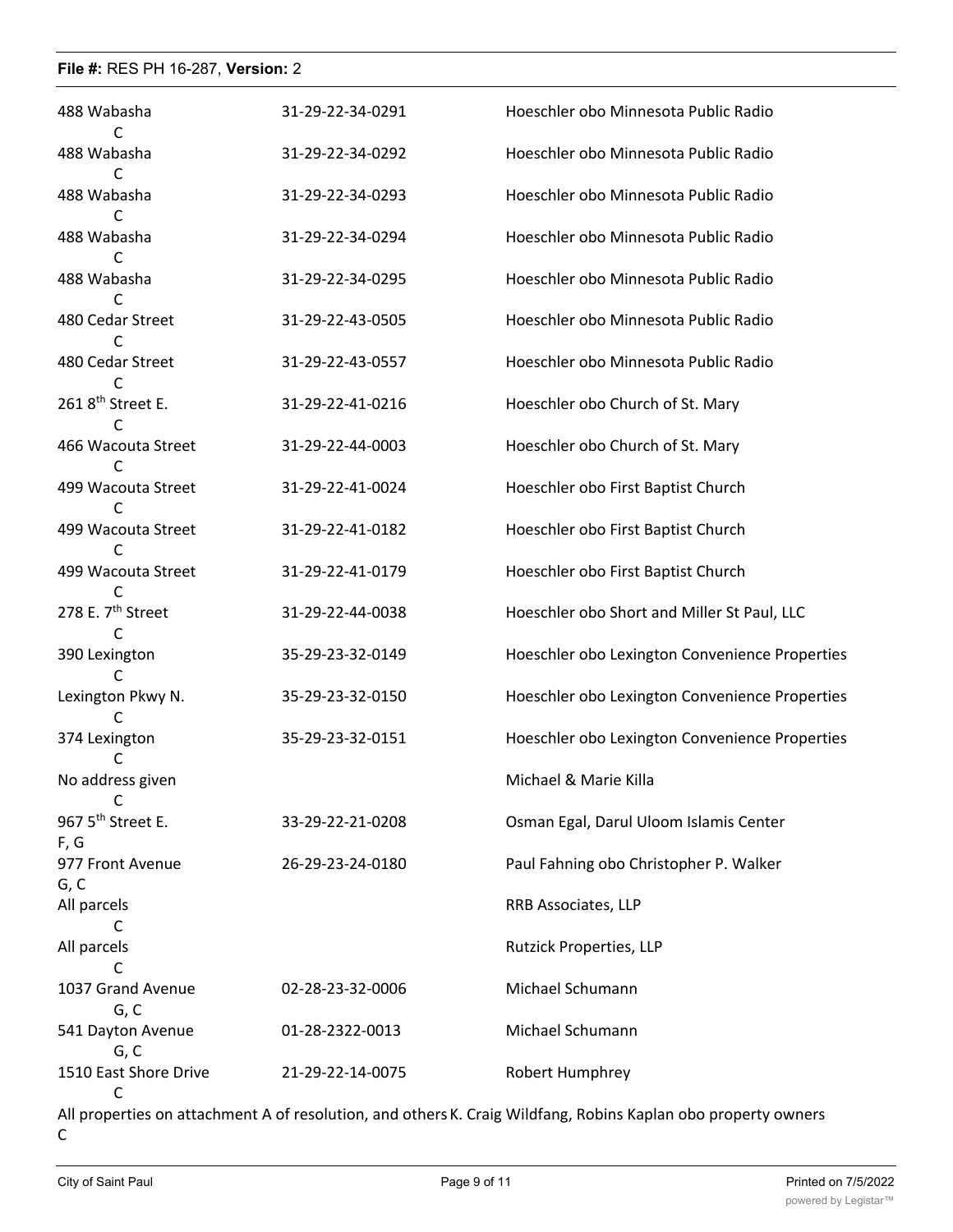| 1004 Raymond Avenue<br>C  | 29-29-23-13-0030             | John N. Allen obo Bradford Industrial Properties, LLC |
|---------------------------|------------------------------|-------------------------------------------------------|
| 1012 Raymond Avenue<br>C  | 29-29-23-13-0028             | John N. Allen obo Bradford Industrial Properties, LLC |
| 2392 Wycliff Street       | 29-29-23-13-0032             | John N. Allen obo Bradford Industrial Properties, LLC |
| 2346 Wycliff Street<br>C  | 29-29-23-42-0009             | John N. Allen obo Annex Properties, LLC               |
| 935 Bradford Street<br>C  | 29-29-23-42-011              | John N. Allen obo Annex Properties, LLC               |
| 650 Pelham Boulevard<br>C | 32-29-23-21-0042             | John N. Allen obo Meridian Industrial Center          |
| 965 Grand Avenue<br>C     | 02-28-23-31-0073             | Ferdinand Peters obo Cherokee State Bank              |
| 985 Grand Avenue          | 02-28-23-32-0140             | Ferdinand Peters obo Cherokee State Bank              |
| 675 Randolph Avenue       | 11-28-23-14-0190             | Ferdinand Peters obo Cherokee Agency Inc.             |
| 594 Smith Avenue S.       | 07-28-22-23-0047             | Ferdinand Peters obo Cherokee State Bank              |
| 607 Smith Avenue S.       | 07-28-22-23-0086             | Ferdinand Peters obo Cherokee State Bank              |
| 1036 Grand Avenue         | 02-28-23-32-0031             | Ferdinand Peters obo John & David Rudolph             |
| 241 Brimhall Street       | 10-28-23-22-0183             | Ferdinand Peters obo Brimhall Como Investments, LLC   |
| 2130 Como Avenue          | 20-29-23-44-0108             | Ferdinand Peters obo Brimhall Como Investments, LLC   |
| 622 Grand Avenue          | 02-28-23-41-0069             | Ferdinand Peters obo Jrcs Investments, LLC            |
| 194 Summit Avenue         | 01-28-23-11-0006             | Ferdinand Peters obo Giovanni Investments, LLC        |
| 194 Summit Avenue         | 04-28-23-24-0123             | Ferdinand Peters obo Giovanni Investments, LLC        |
| 194 Summit Avenue         | 04-28-23-23-0138             | Ferdinand Peters obo Giovanni Investments, LLC        |
| 194 Summit Avenue         | $04 - 28 - 23 - 32 - 0019 <$ | Ferdinand Peters obo Giovanni Investments, LLC        |
| 740 Grand Avenue          | 02-28-23-42-0073             | Ferdinand Peters obo Michael & Marlene Killa          |
| 745 Lincoln Avenue        | 02-28-23-42-0092             | Ferdinand Peters obo Michael & Marlene Killa          |
| 1342 Grand Avenue         | 03-28-23-31-0025             | Ferdinand Peters obo Grand Ham LLC                    |
| 1355 Grand Avenue         | 03-28-23-31-0021             | Ferdinand Peters obo Grand Ham LLC                    |
| 0 Grand Avenue            |                              | Ferdinand Peters obo Grand Ham LLC                    |
| 1530 Edgcumbe Road        | 15-28-23-11-0061             | Ferdinand Peters obo Paul Dzubnar                     |
| 1530 Edgcumbe Road        | 15-28-23-11-0062             | Ferdinand Peters obo Paul Dzubnar                     |
| 365 Smith Avenue N.       | 01-28-23-41-0023             | Ferdinand Peters obo William & Maureen Dunnigan       |
| 682 Selby Avenue          | 02-28-23-11-0181             | Ferdinand Peters obo Triple Nine Investments LLC      |
| 168 Griggs Street N.      |                              | Ferdinand Peters obo Triple Nine Investments LLC      |
| 724 Hague Avenue          | 02-28-23-11-0225             | Ferdinand Peters obo Real Estate Investors            |
| 753 Hague Avenue          | 02-28-23-12-0129             | Ferdinand Peters obo Real Estate Investors            |
| 754 Hague Avenue          | 02-28-23-12-0198             | Ferdinand Peters obo Real Estate Investors            |
| 758 Hague Avenue          | 02-28-23-12-0199             | Ferdinand Peters obo Real Estate Investors            |
| 814 Laurel Avenue         | 02-28-23-13-0032             | Ferdinand Peters obo Real Estate Investors            |
| 483 Marshall Avenue       | 36-29-23-34-0052             | Ferdinand Peters obo Real Estate Investors            |
| 754 Blair Avenue          | 35-29-23-12-0111             | Ferdinand Peters obo Real Estate Investors            |
| 1611 Stanford Avenue      | 09-28-23-11-0080             | Ferdinand Peters obo Real Estate Investors            |
| 649 Holly Avenue          | 02-28-23-14-0076             | Ferdinand Peters obo Real Estate Investors            |
| 668 Lafond Avenue         | 35-29-23-11-0197             | Ferdinand Peters obo Real Estate Investors            |
| 480 Iglehart Avenue       | 36-29-23-34-0046             | Ferdinand Peters obo Real Estate Investors            |
| 195 Lexington Parkway N.  | 03-28-23-11-0083             | Ferdinand Peters obo Parkway Investments LLC          |
| 194 Lexington Parkway N.  | 02-28-23-22-0069             | Ferdinand Peters obo Parkway Investments LLC          |
| 655 Holly Avenue          | 02-28-23-14-0075             | Ferdinand Peters obo Parkway Investments LLC          |